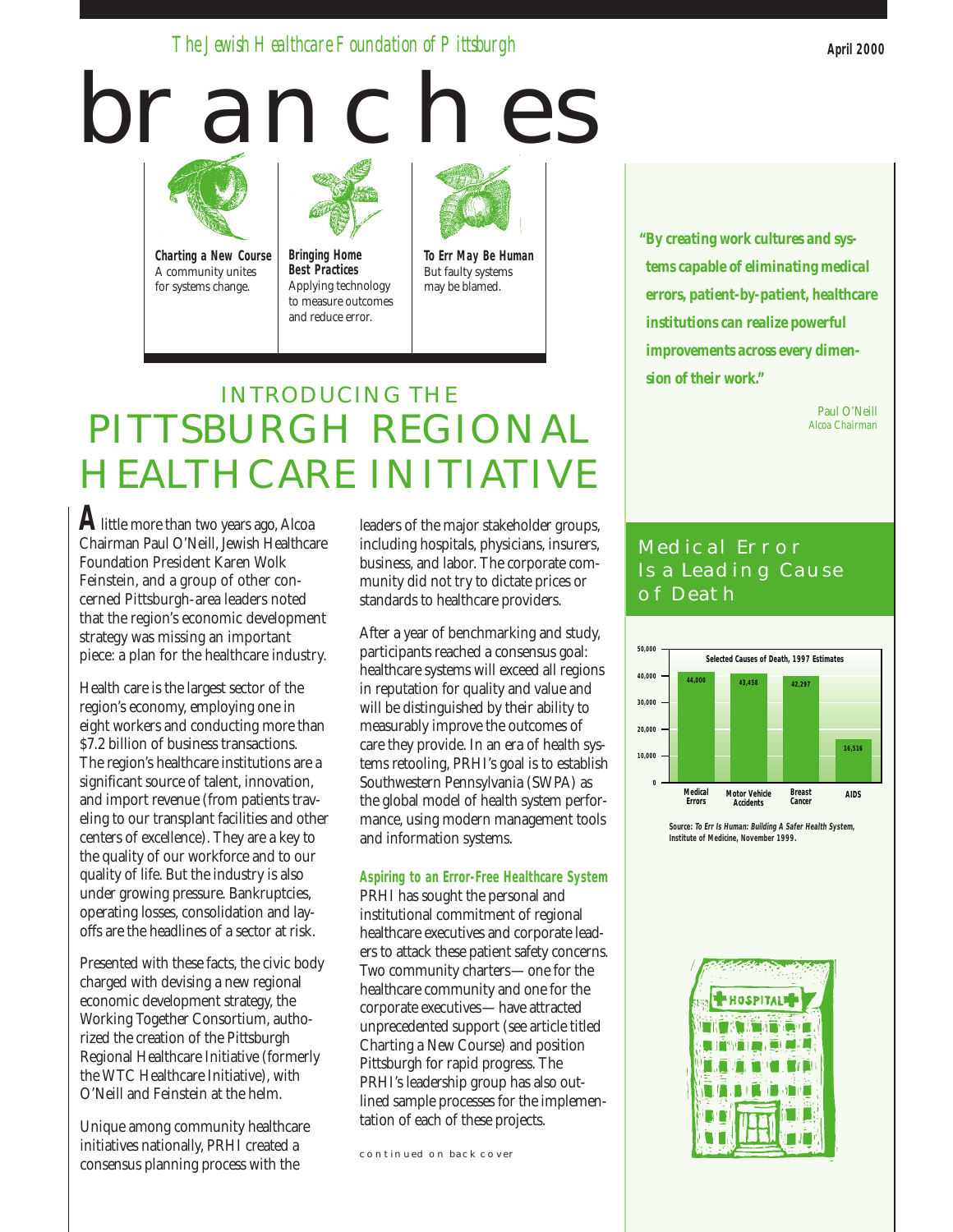# BRINGING HOME BEST PRACTICES

**L**ong before the release of the Institute of Medicine's report on medical mistakes, a select group of U.S. hospitals and health systems were demonstrating that it is possible to reduce the rate of errors and their often dire consequences through the adoption of more effective information tools and management systems. Their experiences provide valuable insight as the Pittsburgh region wrestles with its own systemic challenges.

Perhaps the single best example can be found in Salt Lake City, where LDS Hospital designed and implemented a computerized monitoring system in the early 1970s known as HELP (Health Evaluation through Logical Processing). By developing a highly structured numerical coding scheme that translated medical orders into terms the computer could understand and then loading the system with clinical knowledge, LDS researchers set the standard for hospitals nationwide.

In the mid-1980s, the HELP system expanded to automatically alert caregivers to potentially life-threatening lab results. In one group of patients, the number of hours spent in life-threatening conditions dropped by a third. In another group, it dropped by half.

LDS researchers also identified 35 possible causes of an adverse drug reaction, then launched a campaign using HELP to minimize or eliminate each one. In 1990, LDS patients suffered only 41 severe reactions to medications, and by 1994, that number was reduced to nine. In other words, seven out of ten reactions were eliminated.

Another shining example of healthcare quality improvement can be found at New Hampshire's Dartmouth-Hitchcock Hospital, one of a consortium of five northern New England hospitals that undertook a two-year study of bypass surgery in 1990-91. After carefully examining the relationship between the processes of care and their outcomes, the hospital took a series of seemingly small

changes—removing breathing tubes more quickly, reducing the size of sutures, and flushing the heart with blood at a key point during surgery. The results were extraordinary. Within two years, the death rate of bypass patients dropped by 25%, saving an estimated 74 lives.

#### **It All Begins With Reporting**

Shortly after the IOM report's release, the Veterans Administration Health System divulged the startling results of its own internal analysis of medical mistakes. Released in December, the report revealed nearly 3,000 mistakes and more than 700 deaths between June 1997 and December 1998. Of those mistakes, 171 were medication errors.

While these numbers easily claimed the headlines, what industry experts found even more newsworthy was the fact that they came to light at all. Partly by offering cash rewards to employees who make improvements in patient safety, the V.A. system has been able to ensure a stream of more than 200 reports a month. Believed to be the first examination of its kind by any healthcare system in the nation, the V.A.'s experience demonstrates what might happen if all hospital staffs diligently reported errors.

Of course, the process cannot end with reporting. The V.A. also created a National Center for Patient Safety to analyze those reports and suggest corrective actions. Lessons learned are then disseminated throughout the healthcare system. In addition, the V.A. requires its staff to inform patients of any injuries resulting from medical errors.

As Michael Millenson points out in *Demanding Medical Excellence*, his seminal work on the subject "systematically measuring the outcome of patient care must inevitably lead to systematically improving it."





**LDS researchers identified 35 possible causes of an adverse drug reaction, then launched a campaign using HELP to minimize or eliminate each one.**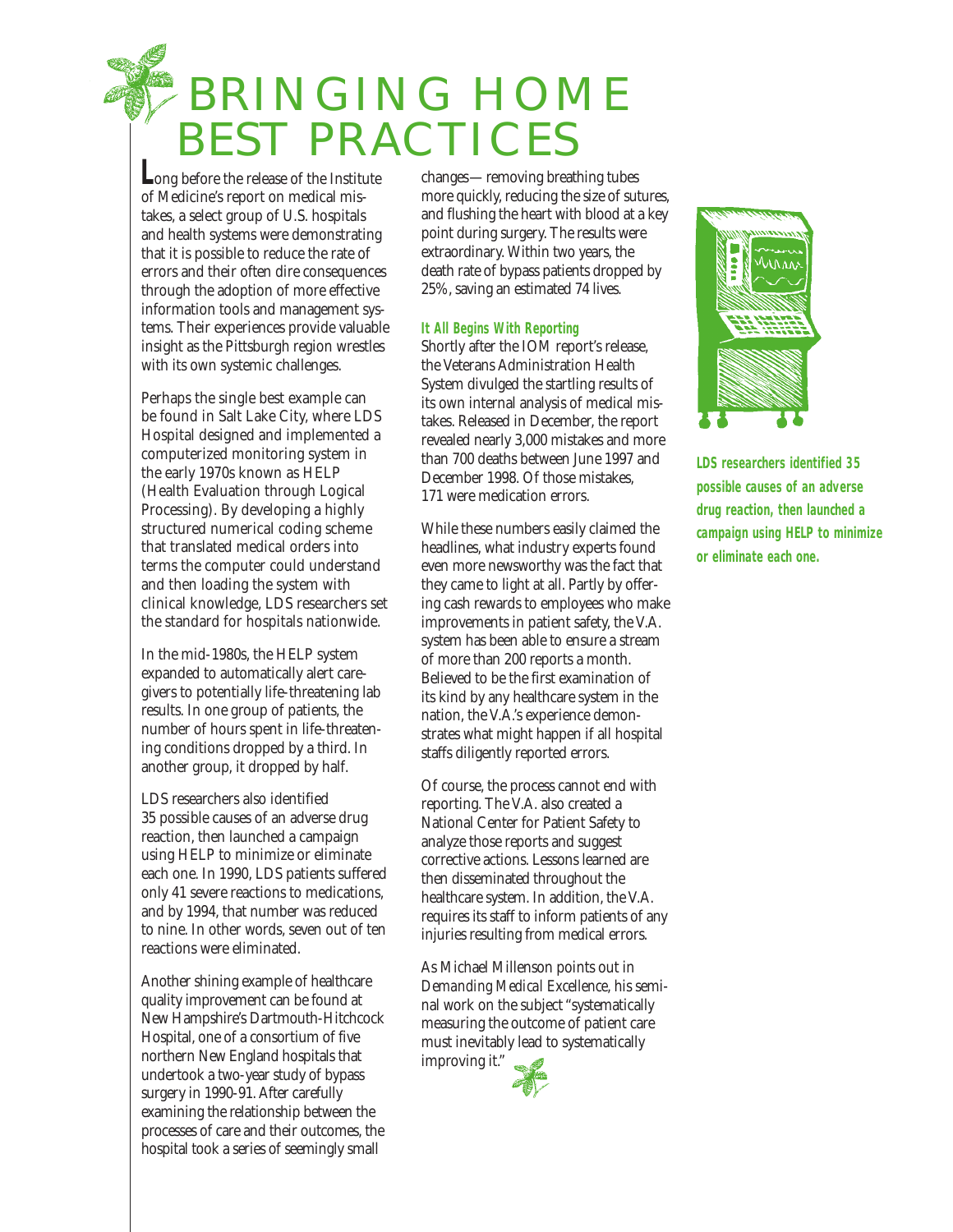# INTRODUCING THE PITTSBURGH REGIONAL HEALTHCARE INITIATIVE

continued from front cover

#### **Clinical Quality Improvement Agenda Gaining Momentum**

Through a partnership with the Pennsylvania Health Care Cost Containment Council, the PRHI has undertaken pilot efforts to measure and improve care in five inpatient procedures. Reports on two of those efforts – dealing with caesarean section deliveries and total hip and knee replacement surgery – have already been issued, documenting enormous differences in patient care outcomes. Similar reports will follow for invasive heart procedures, inpatient psychiatric care and the care of diabetes. In addition, the PRHI efforts to help physicians, hospitals and communities use data from these studies to improve care. Advanced quality databases have

been provided to each hospital staff, and large purchasers are pressing to improve care in these areas. To sustain change over the long term, the community's physician and hospital leadership are designing a training and technical assistance system to help physicians and other healthcare professionals use continuous quality improvement techniques. "A critical component of this pilot evaluation is collecting data for the purposes of quality improvement, not punishment," said Dr. Carl Sirio, a UPMC Health System physician who chairs the PRHI's Clinical Advisory Committee. "The emphasis will not be on public disclosure but on developing and communicating useful information to hospitals and doctors."

#### Dr. Berwick's **PRESCRIPTION**

PRHI recently invited IOM committee member Donald M. Berwick, MD, MPP, president and CEO of the Institute for Healthcare Improvement, to address its leadership group. In addition to expanding upon the report's findings, Berwick, a nationally recognized figure in quality improvement, outlined his own "Eight Elements of a Management System for Safety":

- **1 The hospital board's aim must be specific, declared and serious and board meeting agendas should include progress reports on safety goals.**
- **2 The hospital CEO must lead the effort to review safety systems. Safety records should be included in annual reports, and favorable safety records should be celebrated.**
- **3 Hazard and error reporting must be non-punitive in nature. Establishing financial incentives for voluntarily reporting errors can turn error reporting into a positive experience.**
- **4 Accurate collection and analysis of data are the key. Case studies of errors and near-misses must be reviewed and analyzed. Meticulous collection and confirmation of data about all adverse events is of the highest importance.**
- **5 There must be a clear focus on oversight responsibility for the safety system. Hospitals should employ full-time safety officers who can take an integrated view of the systems.**
- **6 Embrace an organizational science base for safety. Hospitals must employ adoption of scientific, multidisciplinary approaches to the interpretation of data and patterns of error.**
- **7 The system must have cultural supports if it is to succeed. Unless a hospital's pursuit of patient safety is characterized by a "relentless drumbeat," it will fail.**
- **8 There should be an organization-wide concept base for safety in day-to-day work. Hospitals must reduce their complexities, using standard report forms and allocating human resources appropriately.**

## **Selected Resources & Contacts**

#### **Organization Web Sites**

Institute for Healthcare Improvement (www.ihi.org) Institute of Medicine (www.iom.edu) Institute for Safe Medication Practices (www.ismp.org) National Patient Safety Foundation (www.npsf.org) U.S. Food and Drug Administration (www.fda.gov)

#### **Books**

Medication **Errors** Edited by Michael R. Cohen (American Pharmaceutical Association)

To Err is Human: Building a Safer Health System The Institute of Medicine (National Academies Press)

Demanding Medical Excellence: Doctors and Accountability in the Information Age Michael L. Millenson (The University of Chicago Press, 1997)

#### **Patient Information Brochures**

Your Role in Safe Medication Use: A Guide for Patients and Families Massachusetts Hospital Association

How to Take Your Medications Safely Institute for Safe Medication Practices

#### **Journal Articles and Speeches**

Escape Fire: Plenary Address, 11th Annual National Forum on Quality Improvement in Healthcare, Nov. 9, 1999 Donald M. Berwick, M.D.



**Branches© is a publication of the Jewish Healthcare Foundation Suite 2330 650 Smithfield Street Pittsburgh, PA 15222 (412) 594-2550**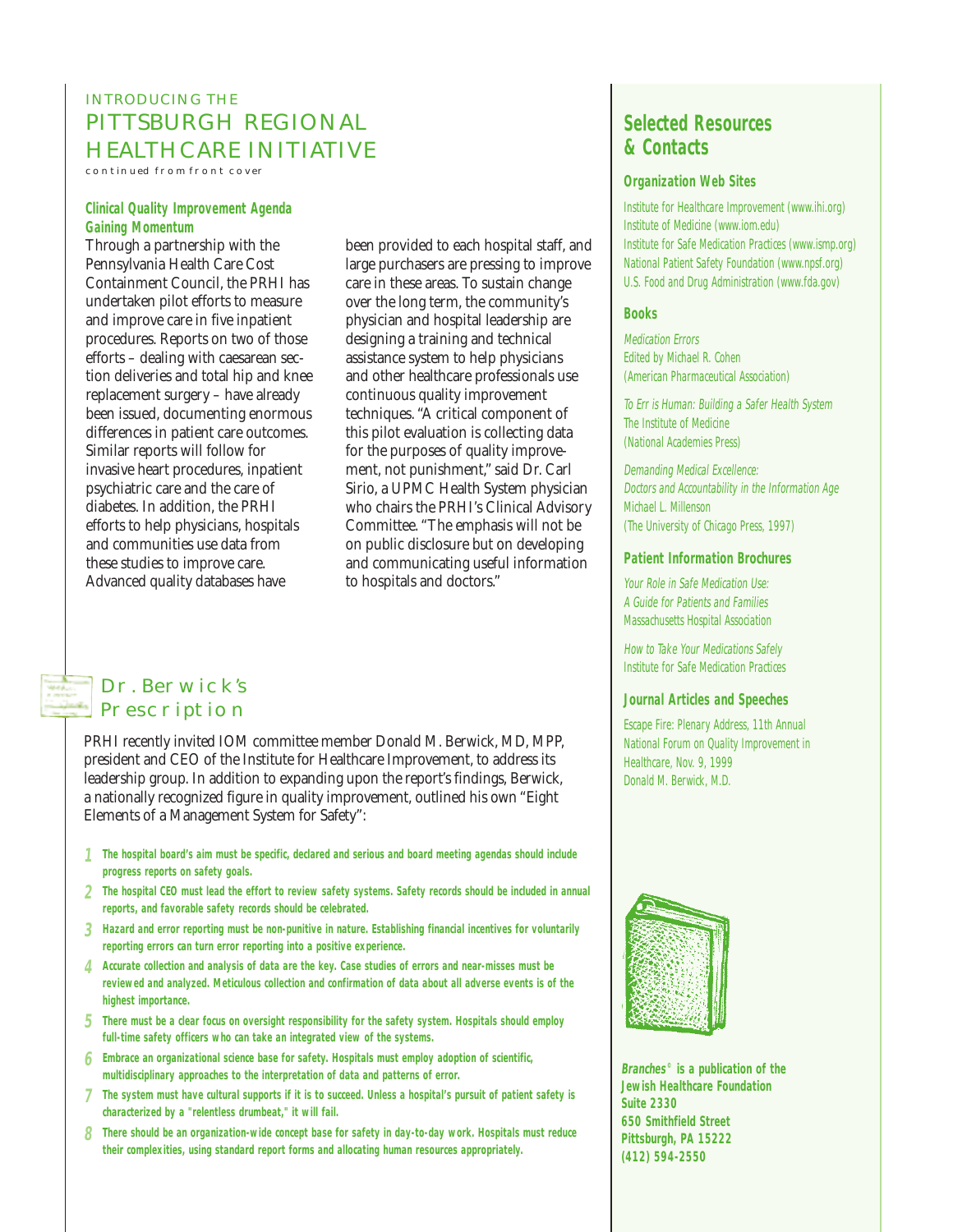# TO ERR MAY BE HUMAN, BUT SYSTEMS CAN BE FIXED

**B**y now, we've all seen the horror stories: Surgeons Amputate Wrong Leg, Woman Dies from Chemo Overdose, Man Paralyzed by IV Infection. What most of us do not realize is that these incidents are not exceptions to some golden rule of good health care.



In two large studies cited in "To Err Is Human: Building A Safer Health System," the groundbreaking new report from the Institute of Medicine (IOM), "adverse events"were found to have occurred in 2.9 and 3.7 percent of hospitalizations, respectively. In the former case, 8.8 percent of these medically induced injuries led to death, while the mortality rate in the second study was as high as 13.6 percent. In both of these studies, over half the events resulted from medical errors that are currently considered preventable.

Other IOM findings are equally startling—the total national costs of medical mistakes range from \$17 billion to \$29 billion a year, and that

7,000 people die annually from medication errors alone. Contrary to long-held assumptions that behind every medical error is an overtired resident or an under-trained nurse, the IOM committee found that the real culprit is the healthcare system itself.

Examples abound. Patient-care units stocked with full-strength drugs that are toxic unless diluted. Illegible handwriting in prescriptions and medical records has led to the administration of drugs for which patients have known allergies. Inaccessible sinks that decrease the likelihood of washing between examinations contribute to the spread of infection.

"Building safety into processes of care is a more effective way to reduce errors than blaming individuals… The focus must shift from blaming individuals for past errors to a focus on preventing future errors by designing safety into the system," states the report's executive summary.

#### **How Can You Mend A Broken Healthcare System?**

To achieve its stated goal of a 50% reduction in errors over the next five years, the IOM committee recommends a four-part plan designed to create both financial and regulatory incentives to build safety into the process of care:

- Healthcare organizations must create an environment in which safety will become a top priority. This means designing systems geared to preventing, detecting and minimizing hazards and the likelihood of error—not attaching blame to individuals.
	- Taking its lead from recent safety advances in air travel and at the workplace, Congress should create a Center for Patient Safety within the U.S. Department of Health and Human Services to set national safety goals, track progress in meeting them and invest in research to learn more about preventing mistakes.
- Establish a nationwide, mandatory public reporting system that will enable healthcare facilities to learn about medical treatments that result in serious injury or death. In this controversial recommendation, the IOM suggests that first hospitals, then other caregiving facilities, would be responsible for reporting such events to state governments. Voluntary reporting efforts should be encouraged as well.
- Because a top-down system won't be enough to bring about the kind of changes needed to improve patient safety, public and private purchasers of healthcare insurance must make safety a prime concern in their contracting decisions. Doing so will create financial incentives for healthcare organizations and providers to make needed changes.



*"Although no single activity can offer the solution," states the IOM report, "the combination of activities proposed offers a roadmap toward a safer health system…With adequate leadership, attention and resources, improvements can be made. It may be part of human nature to err, but it is also part of human nature to create solutions, find better alternatives and meet the challenges ahead."*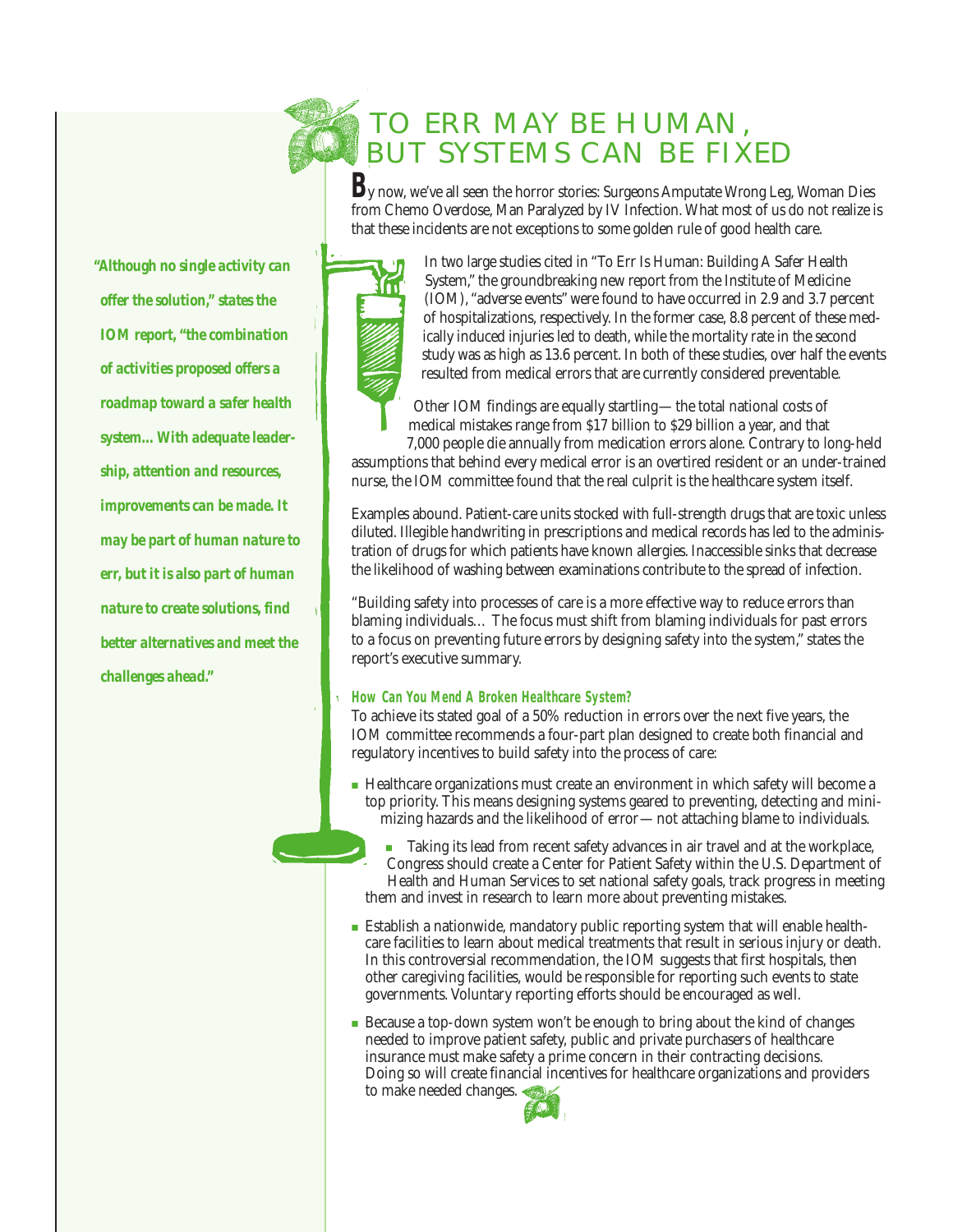# Hospitals and Insurers commit **TO SAFETY**

#### **Signatories to date:**

Children's Hospital of Pittsburgh Citizens General Hospital Fay-West Health System Healthsouth Rehabilitation Hospital of Greater Pittsburgh Latrobe Area Hospital Lifecare Hospitals of Pittsburgh, Inc. Monongahela Valley Hospital Ohio Valley General Hospital Pittsburgh Mercy Health System St. Francis Health System UPMC Health System Westmoreland Hospital West Penn Allegheny Health System Health America Highmark Blue Cross Blue Shield UPMC Health Plan



# CHARTING A NEW COURSE Hospitals lead movement

While the ideas set forth by the Pittsburgh Regional Healthcare Initiative's leadership have already passed muster with some of the nation's top healthcare quality improvement experts, the success of the initiative hinges upon the full participation of the region's healthcare providers, insurers and purchasers. In an effort to secure that support, the PRHI earlier this year circulated two "community charters"—one to hospital and insurance CEOs throughout the six-county region, the second to CEOs of southwestern Pennsylvania's largest employers.

The former document, which was distributed in January over the signatures of hospital CEOs Anthony M. Lombardi (Monongahela Valley Hospital), Charles M. O'Brien, Jr. (West Penn Allegheny Health System), and Jeffrey A. Romoff (UPMC Health System) asks its signatories to:

- Create and participate in separate stakeholder work groups on medication errors and infections to provide coordination, cross-institutional learning and guidance;
- Select and apply a well-tested common method of quantifying results by each hospital and benchmarking program-wide results with national exemplar hospitals;
- Supply each hospital with a "starter kit" of high-yield improvement methods in the areas of medication errors and hospital-acquired infections; and
- Develop a specific system of recognition and support for hospitals that achieve breakthrough levels of performance.



*"When Johnson & Johnson responded to the Tylenol scare by creating a tamper-proof bottle, they reinvented safety in packaging," says JHF President Karen Wolk Feinstein. "We're looking for similar 'inventions' in our healthcare system."*